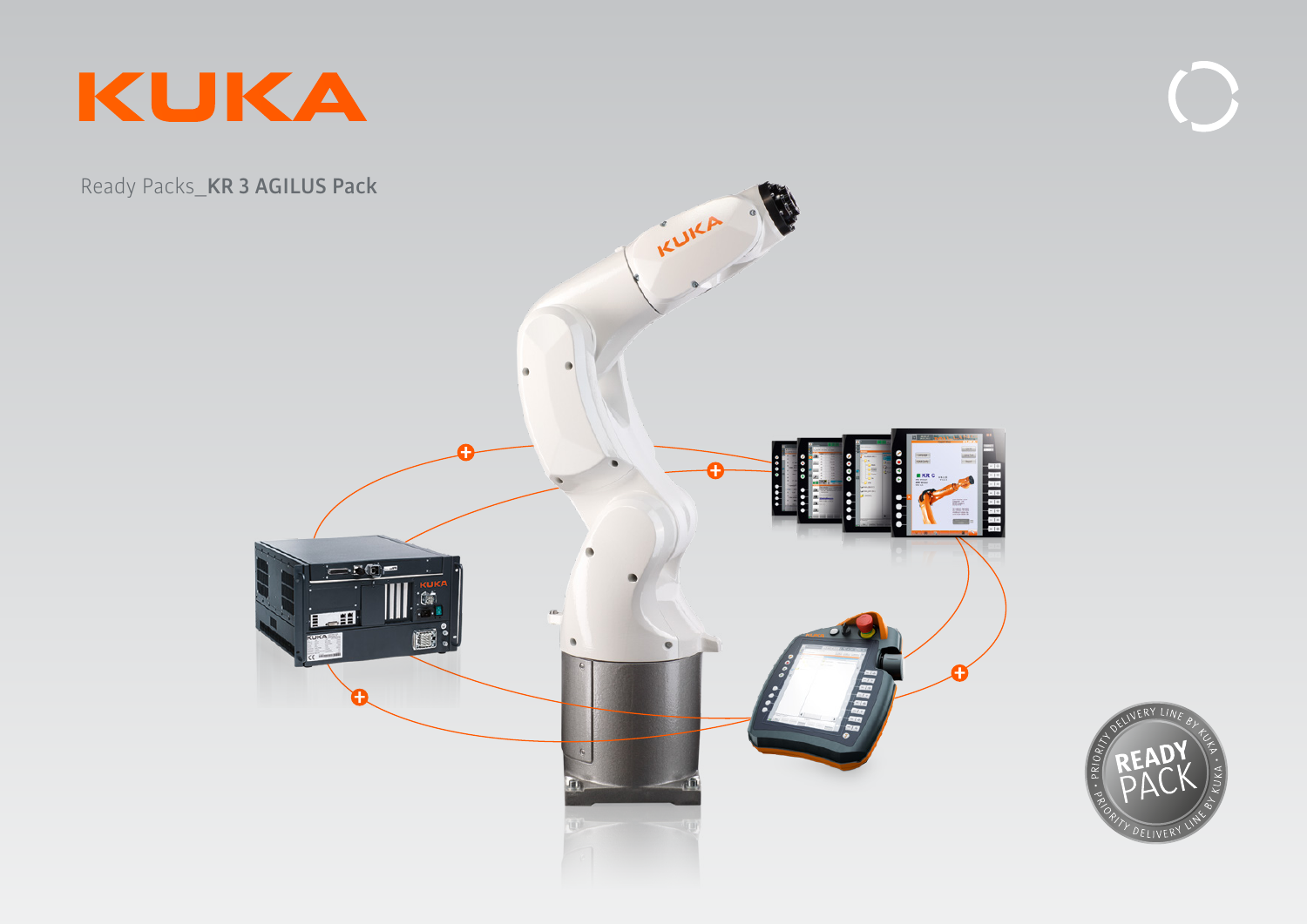

### **Welcome to our Priority Delivery Line**

**Delivery in three weeks for a highperformance package made to measure – the KUKA Ready Packs make it happen.** Based on your requirement profile, choose a model from our service-proven robot families, a preconfigured controller, a control panel and software with the desired accessories – and get an unbeatable team.

As preconfigured package solutions, the KUKA Ready Packs combine selected, high-capability KUKA products with short delivery times\* and the best terms – all this in service-proven KUKA quality. For detailed information on the models of the KUKA Ready Packs, visit our website at kuka.com/ready\_packs

### **KR 3 AGILUS Packs are available with the following KR 3 AGILUS models:**

• KR 3 R540

# **KUKA smartPAD KR C4 compact**

The simplest, most ergonomic operator control and contextspecific screens: with the KUKA smartPAD, you intuitively and efficiently control the robot or even the entire system. very short cycle times and maximum output are required, such as assembling small components, performing handling tasks, screw

**KR 3 AGILUS** The KR 3 AGILUS is ideal for production applications where

fastening, brazing, adhesive bonding, packaging, testing and

inspecting.

The KR C4 compact

controller is suitable for the entire KUKA KR AGILUS family and offers the high performance and reliability of KR C4 technology in a compact design.

### **Function and**

**technology packages** KUKA offers you expandable system software and readymade robotic applications, integrated Soft PLC and extensive simulation tools – in familiar Windows style, adapted to your automation solution and 100% compatible.

#### \* Incoterms: Delivered at Terminal (DAT), Delivered at Place (DAP)